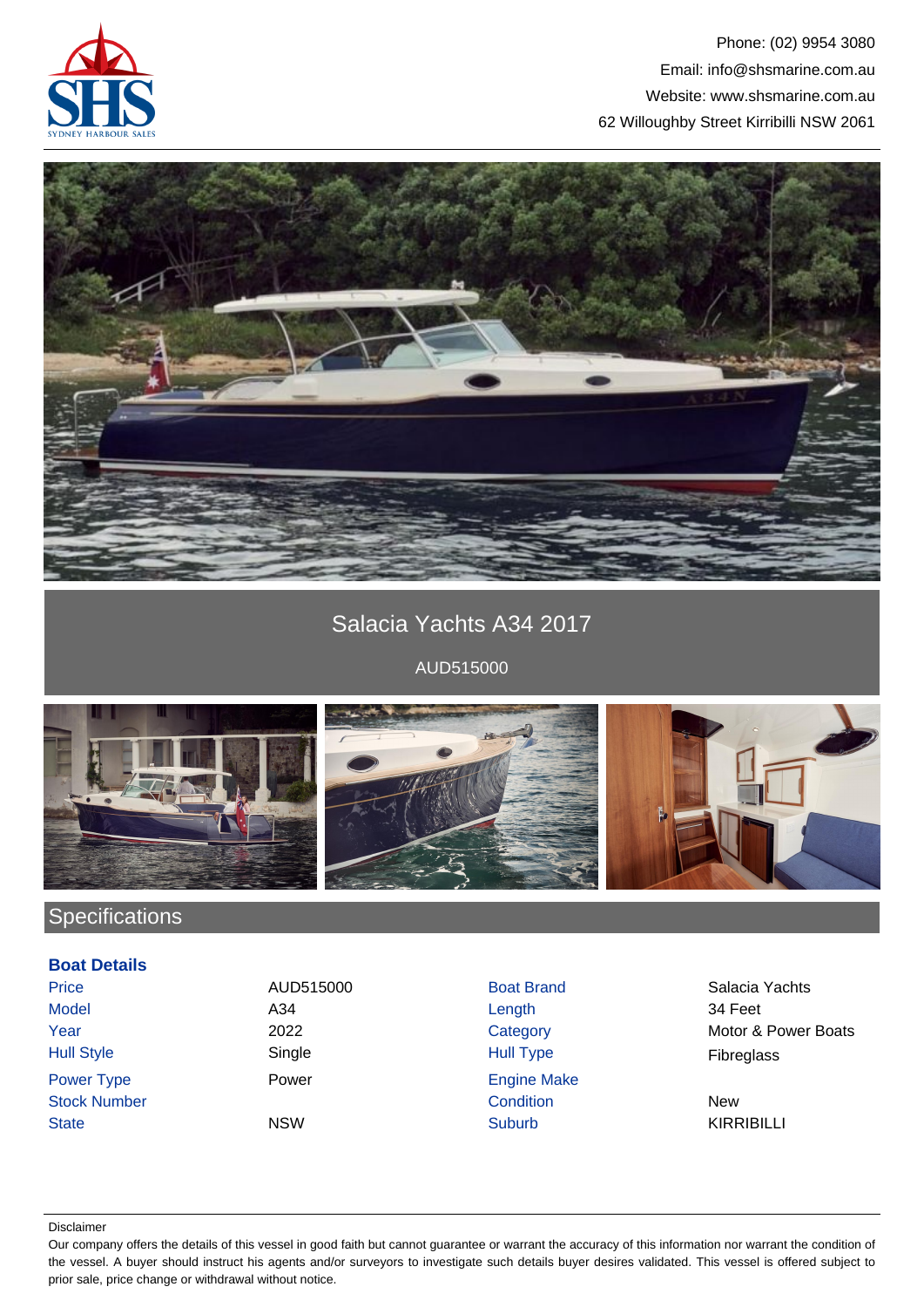![](_page_1_Picture_0.jpeg)

#### **Description**

This timelss 34 (LOA) cruiser is perfect for picnics, commutes to lunch and comfortable overnight stays.Comfortable seating for 7 in the cockpit, walk through transom to large integrated swim platform and optional foredeck sunlounge.Below decks is toilet/shower, galley and sette for 4 persons as well as double v berth.This boat is available as standard boat or with a variety of power and fitout options.

#### **Features**

| <b>Designer</b>                           | <b>Andrew Dovell</b>                                                  |
|-------------------------------------------|-----------------------------------------------------------------------|
| <b>Builder</b>                            | Salacia Yachts                                                        |
| Water (Potable) Capacity (L)              | 200                                                                   |
| <b>Hull Construction Material</b>         | fibreglass                                                            |
| <b>Deck Construction Material</b>         | fibreglass with laid teak option                                      |
| <b>Country Origin</b>                     | Australia                                                             |
| Length (feet)                             | 34                                                                    |
| Beam/Width (feet)                         | 10                                                                    |
| Draft (feet)                              | 3                                                                     |
| Dry Weight (kgs)                          | 4000                                                                  |
| <b>Number Of Engines</b>                  | 1                                                                     |
| <b>Engine Room</b>                        | yes                                                                   |
| <b>Number of Batteries</b>                | 4                                                                     |
| <b>Number of Fuel Tanks</b>               | 1                                                                     |
| <b>Steering System</b>                    | Hydrive hydraulic                                                     |
| <b>Bow Thruster</b>                       | Yes Sidepower SE60                                                    |
| <b>Stern Thruster</b>                     | Optional Sidepower SE60 and remote control                            |
| <b>Accommodation Notes</b>                | Double vee berth accomodation                                         |
| <b>Number of Berths</b>                   | 2                                                                     |
| <b>Number of Showers</b>                  | hot/cold shower in head and optional hot/cold shower on swim platform |
| <b>Shower Type</b>                        | Raritan 12 gallon hot water system                                    |
| <b>Number of Toilets</b>                  | 1                                                                     |
| <b>Toilet Type</b>                        | Techmar electric toilet with optional fresh water flush               |
| Holding Tank (L)                          | 80                                                                    |
| <b>Galley Notes</b>                       | Picnic galley with optional microwave & stove                         |
| <b>Stove</b>                              | cupboards and under seat storage                                      |
| Refrigeration                             | 12 volt Isotherm 49 litre fridge                                      |
| <b>Number of Sinks</b>                    | 2                                                                     |
| <b>Entertainment and Appliances Notes</b> | Optional 6 speaker Fusion stereo with blue tooth connectivity         |
| Anchor / Winch                            | Muir 12v electric winch                                               |
| <b>Bilge Pump</b>                         | 2 x Johnson bilge pumps with auto/manual switches                     |
|                                           |                                                                       |

Disclaimer

Our company offers the details of this vessel in good faith but cannot guarantee or warrant the accuracy of this information nor warrant the condition of the vessel. A buyer should instruct his agents and/or surveyors to investigate such details buyer desires validated. This vessel is offered subject to prior sale, price change or withdrawal without notice.